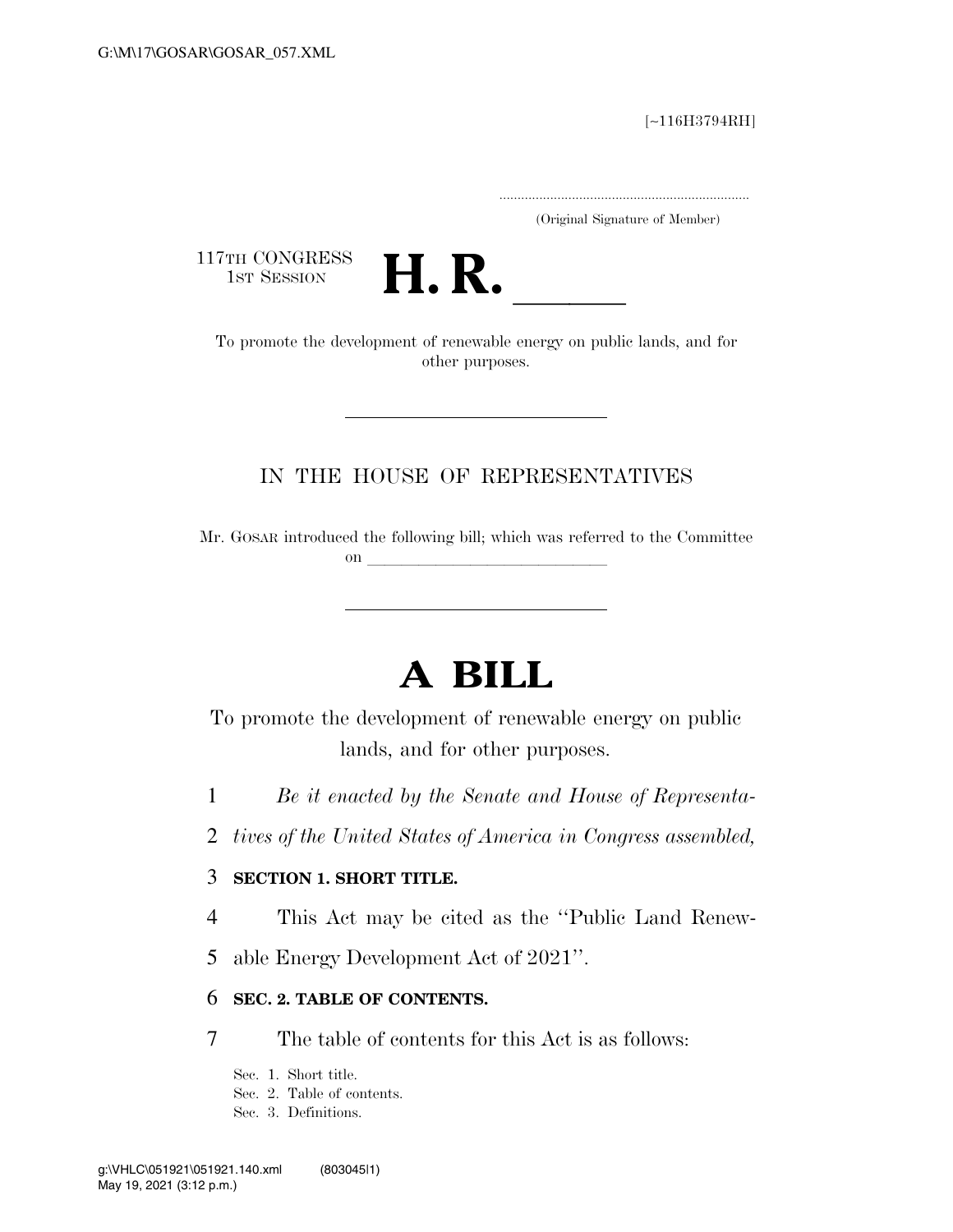Sec. 4. Land use planning; updates to programmatic environmental impact statements. Sec. 5. Limited grandfathering. Sec. 6. Disposition of revenues. Sec. 7. Savings. **SEC. 3. DEFINITIONS.**  In this Act: (1) COVERED LAND.—The term ''covered land'' means land that is— (A) Federal lands administered by the Sec- retary; and (B) not excluded from the development of geothermal, solar, or wind energy under— (i) a land use plan; or 10 (ii) other Federal law. (2) EXCLUSION AREA.—The term ''exclusion area'' means covered land that is identified by the Bureau of Land Management as not suitable for de- velopment of renewable energy projects. (3) FEDERAL LAND.—The term ''Federal land'' means— (A) public lands; and (B) lands of the National Forest System as described in section 11(a) of the Forest and Rangeland Renewable Resources Planning Act 21 of 1974 (16 U.S.C. 1609(a)).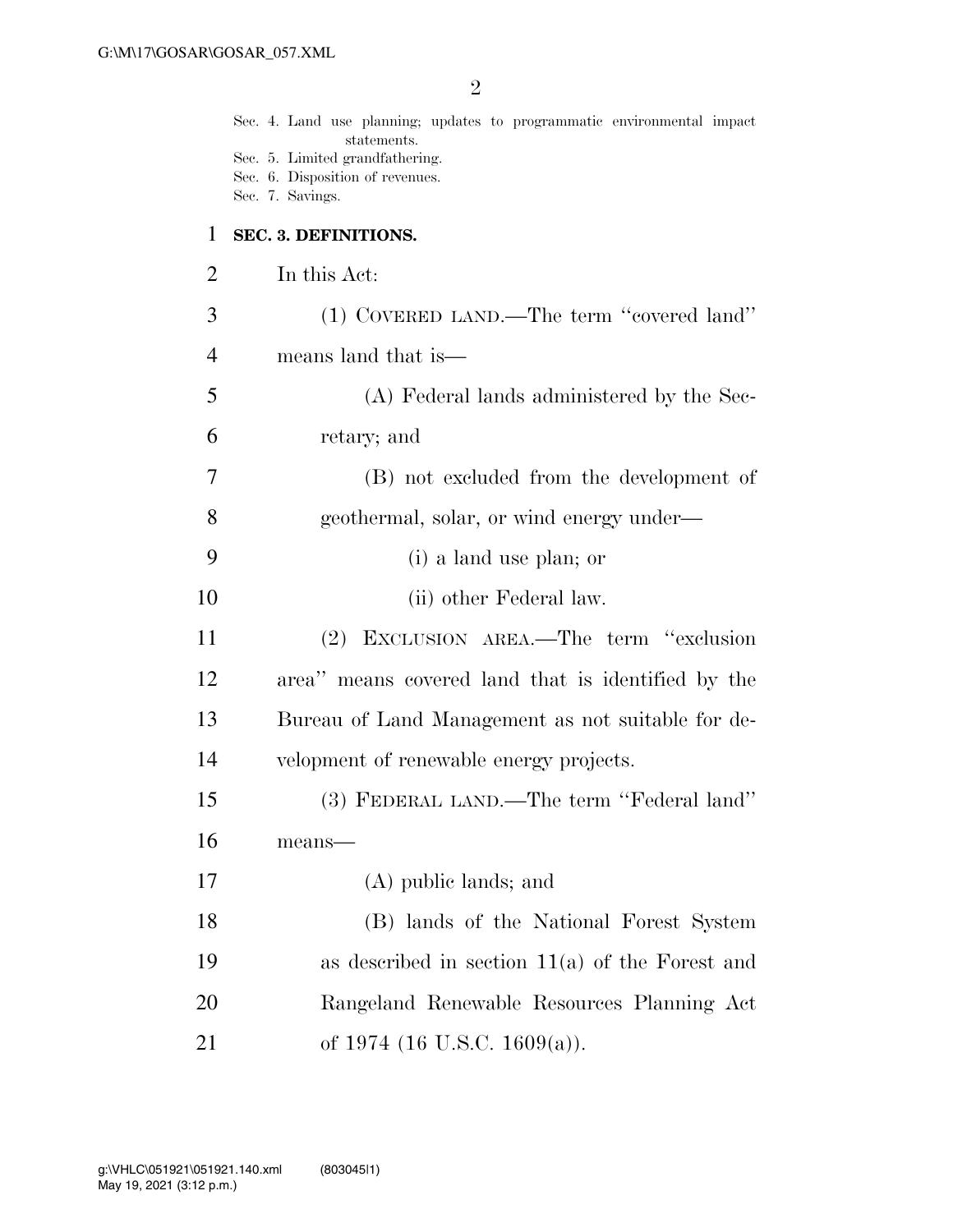| $\mathbf{1}$   | (4) FUND.—The term "Fund" means the Re-                |
|----------------|--------------------------------------------------------|
| $\overline{2}$ | newable Energy Resource Conservation Fund estab-       |
| 3              | lished by section $6(c)(1)$ .                          |
| $\overline{4}$ | (5) LAND USE PLAN.—The term "land use                  |
| 5              | plan" means-                                           |
| 6              | (A) in regard to Federal land, a land use              |
| 7              | plan established under the Federal Land Policy         |
| 8              | and Management Act of 1976 (43 U.S.C. 1701)            |
| 9              | et seq.); and                                          |
| 10             | (B) in regard to National Forest System                |
| 11             | lands, a land management plan approved,                |
| 12             | amended, or revised under section 6 of the For-        |
| 13             | est and Rangeland Renewable Resources Plan-            |
| 14             | ning Act of 1974 (16 U.S.C. 1604).                     |
| 15             | (6) PRIORITY AREA.—The term "priority area"            |
| 16             | means covered land identified by the land use plan-    |
| 17             | ning process of the Bureau of Land Management as       |
| 18             | being a preferred location for a renewable energy      |
| 19             | project, including a designated leasing area (as de-   |
| 20             | fined in section $2801.5(b)$ of title 43, Code of Fed- |
| 21             | eral Regulations (or a successor regulation)) that is  |
| 22             | identified under the rule of the Bureau of Land        |
| 23             | Management entitled "Competitive Processes,            |
| 24             | Terms, and Conditions for Leasing Public Lands for     |
| 25             | Solar and Wind Energy Development and Technical        |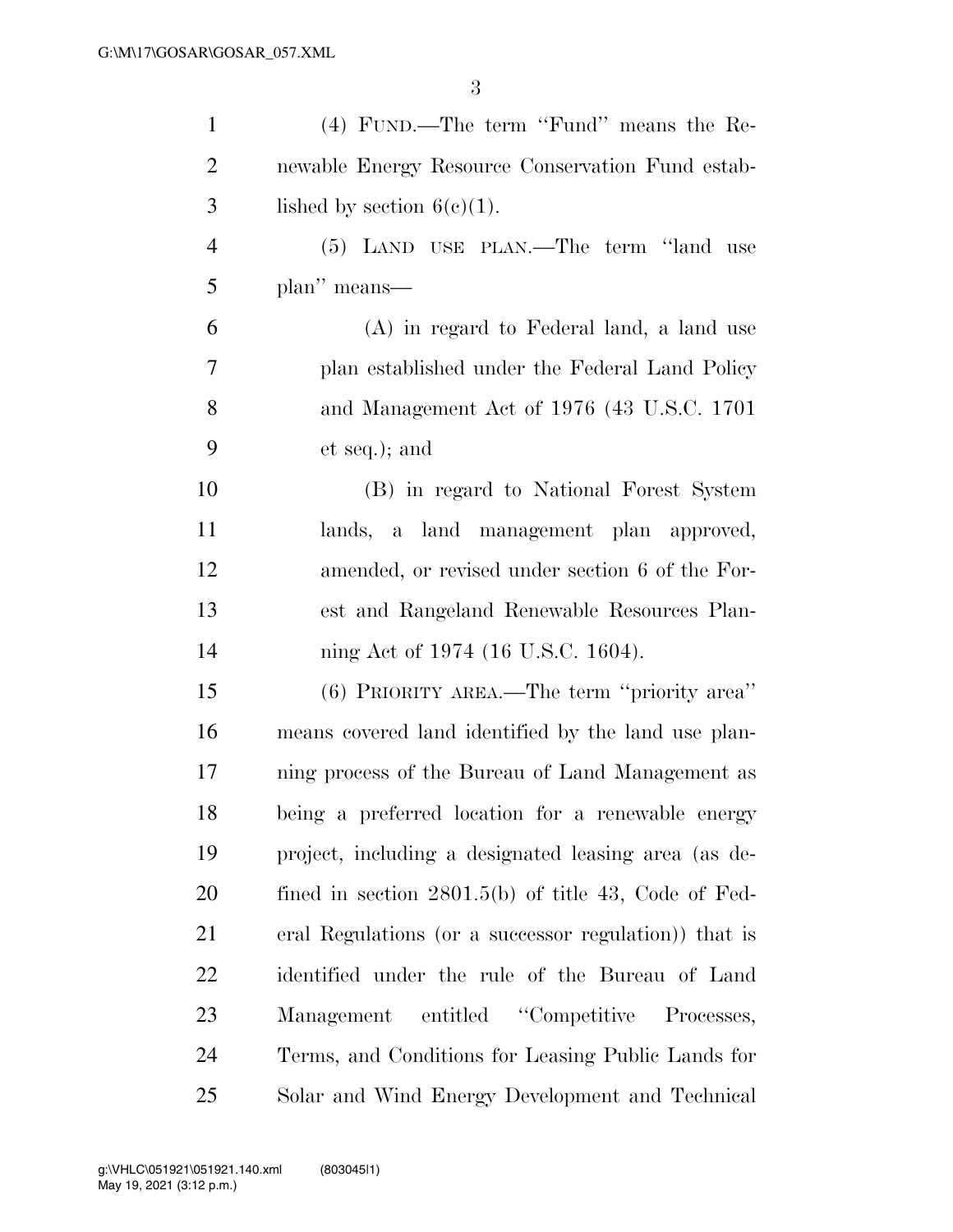| $\mathbf{1}$   | Changes and Corrections" (81 Fed. Reg. 92122       |
|----------------|----------------------------------------------------|
| $\overline{2}$ | (December 19, 2016)) (or a successor regulation).  |
| 3              | (7) PUBLIC LANDS.—The term "public lands"          |
| $\overline{4}$ | has the meaning given that term in section 103 of  |
| 5              | the Federal Land Policy and Management Act of      |
| 6              | 1976 (43 U.S.C. 1702).                             |
| 7              | (8) RENEWABLE ENERGY PROJECT.—The term             |
| 8              | "renewable energy project" means a project carried |
| 9              | out on covered land that uses wind, solar, or geo- |
| 10             | thermal energy to generate energy.                 |
| 11             | (9) SECRETARY.—The term "Secretary" means          |
| 12             | the Secretary of the Interior.                     |
| 13             | (10) VARIANCE AREA.—The term "variance             |
| 14             | area" means covered land that is—                  |
| 15             | (A) not an exclusion area;                         |
| 16             | (B) not a priority area; and                       |
| 17             | (C) identified by the Secretary as poten-          |
| 18             | tially available for renewable energy develop-     |
| 19             | ment and could be approved without a plan          |
| 20             | amendment, consistent with the principles of       |
| 21             | multiple use (as defined in the Federal Land       |
| 22             | Policy and Management Act of 1976 (43 U.S.C.       |
| 23             | 1701 et seq.).                                     |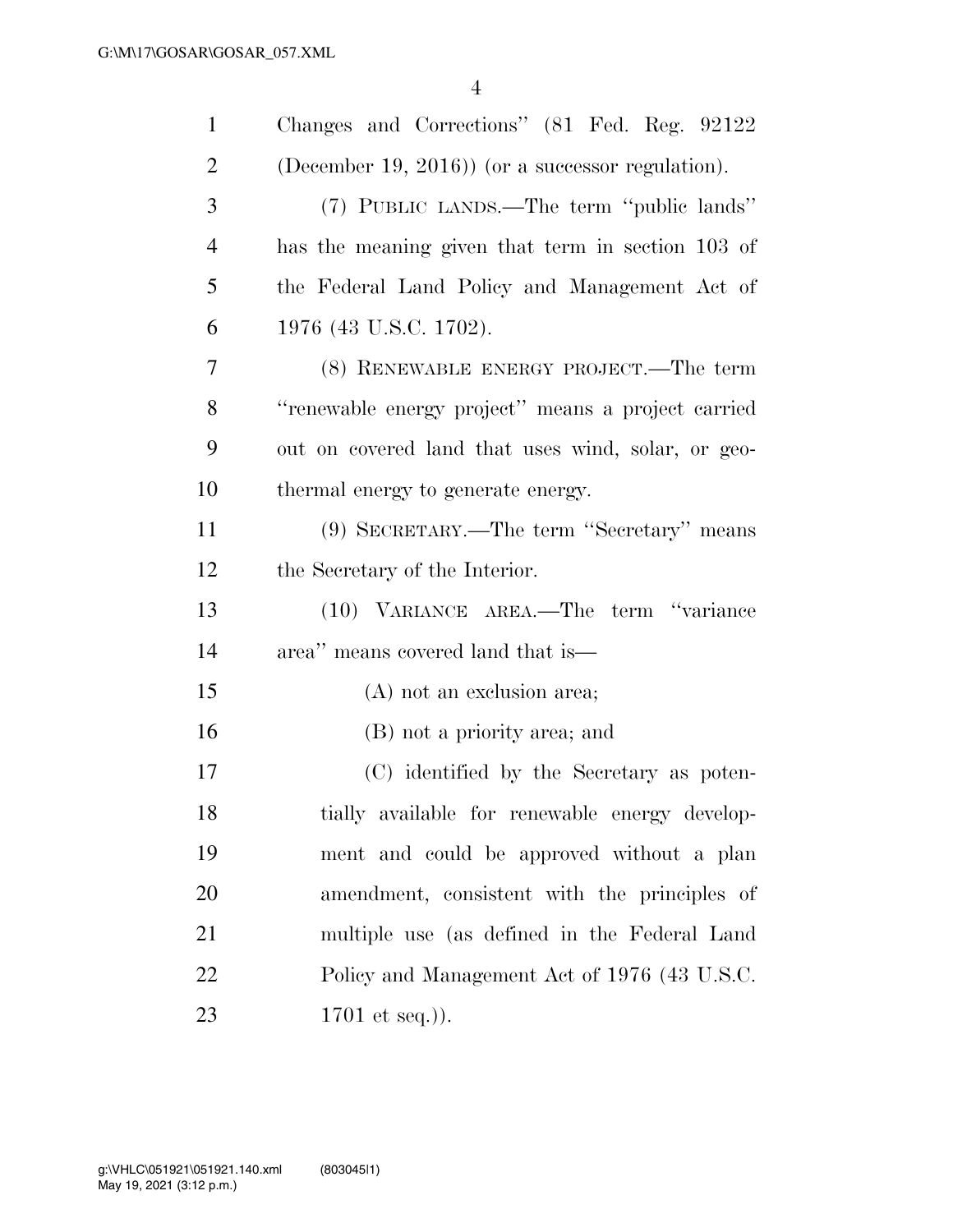|   |  |             |  | 1 SEC. 4. LAND USE PLANNING; UPDATES TO PRO- |  |
|---|--|-------------|--|----------------------------------------------|--|
|   |  |             |  | GRAMMATIC ENVIRONMENTAL IMPACT               |  |
| 3 |  | STATEMENTS. |  |                                              |  |

(a) PRIORITY AREAS.—

 (1) IN GENERAL.—The Secretary, in consulta- tion with the Secretary of Energy, shall establish priority areas on covered land for geothermal, solar, and wind energy projects, consistent with the prin- ciples of multiple use (as defined in the Federal Land Policy and Management Act of 1976 (43 U.S.C. 1701 et seq.)) and the renewable energy per- mitting goal enacted by the Consolidated Appropria- tions Act of 2021 (Public Law 116–260). Among applications for a given renewable energy source, proposed projects located in priority areas for that 16 renewable energy source shall—

 (A) be given the highest priority for incentivizing deployment thereon; and

 (B) be offered the opportunity to partici- pate in any regional mitigation plan developed 21 for the relevant priority areas.

(2) ESTABLISHING PRIORITY AREAS.—

23 (A) GEOTHERMAL ENERGY.—For geo- thermal energy, the Secretary shall establish priority areas as soon as practicable, but not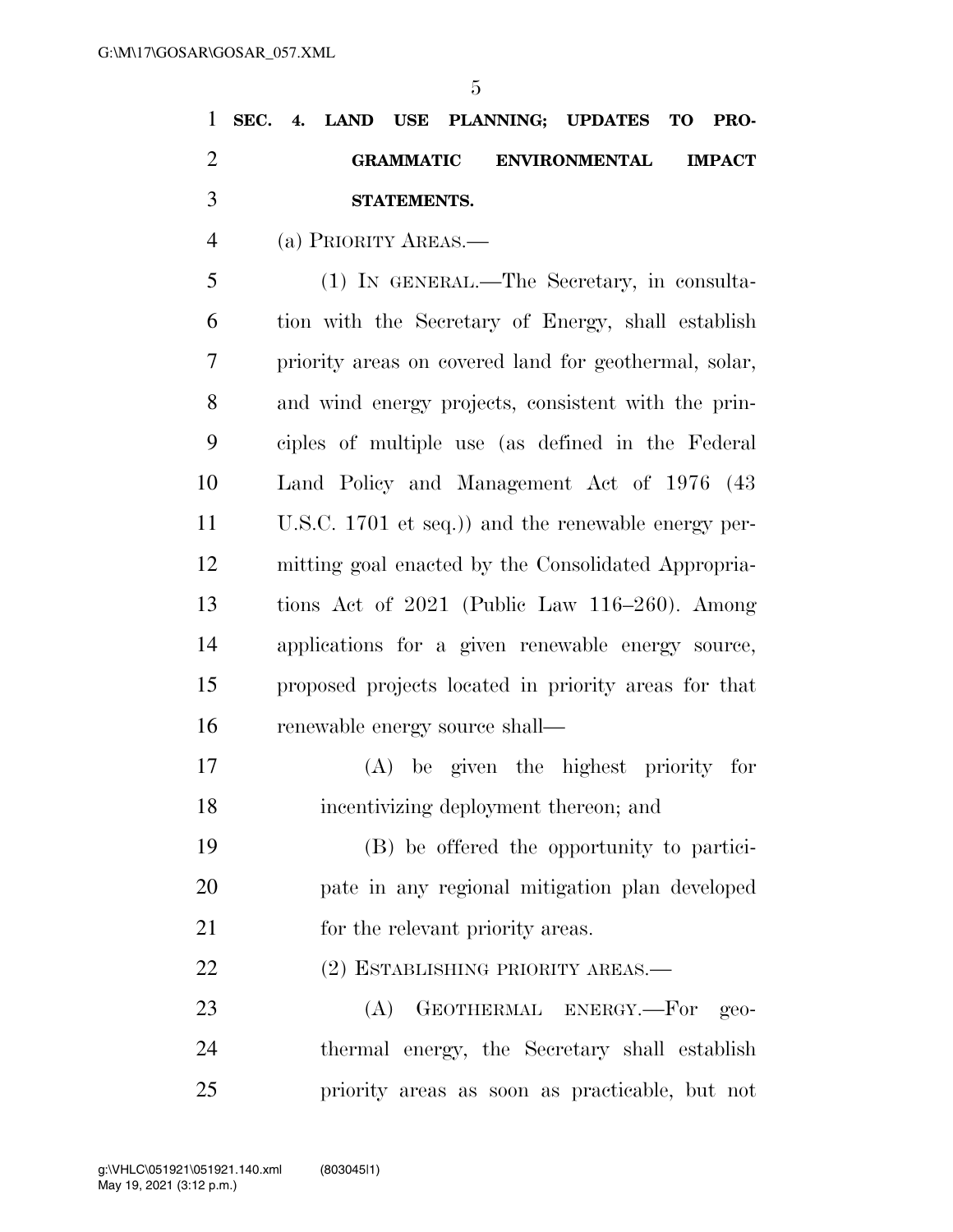1 later than 5 years, after the date of the enact-ment of this Act.

| 3              | (B) SOLAR ENERGY.—For solar energy—                        |
|----------------|------------------------------------------------------------|
| $\overline{4}$ | (i) solar designated leasing areas (in-                    |
| 5              | cluding the solar energy zones established                 |
| 6              | by Bureau of Land Management Solar En-                     |
| 7              | ergy Program, established in October                       |
| 8              | 2012), and any subsequent land use plan                    |
| 9              | amendments, shall be considered to be pri-                 |
| 10             | ority areas for solar energy projects; and                 |
| 11             | (ii) the Secretary shall complete a                        |
| 12             | process to consider establishing additional                |
| 13             | solar priority areas as soon as practicable,               |
| 14             | but not later than 3 years, after the date                 |
| 15             | of the enactment of this Act.                              |
| 16             | (C) WIND ENERGY.—For wind energy, the                      |
| 17             | Secretary shall complete a process to consider             |
| 18             | establishing additional wind priority areas as             |
| 19             | soon as practicable, but not later than 3 years,           |
| 20             | after the date of the enactment of this Act.               |
| 21             | (b) VARIANCE AREAS.—Variance areas shall be con-           |
| 22             | sidered for renewable energy project development, con-     |
| 23             | sistent with the principles of multiple use (as defined in |

(43 U.S.C. 1701 et seq.)) and the renewable energy per-

the Federal Land Policy and Management Act of 1976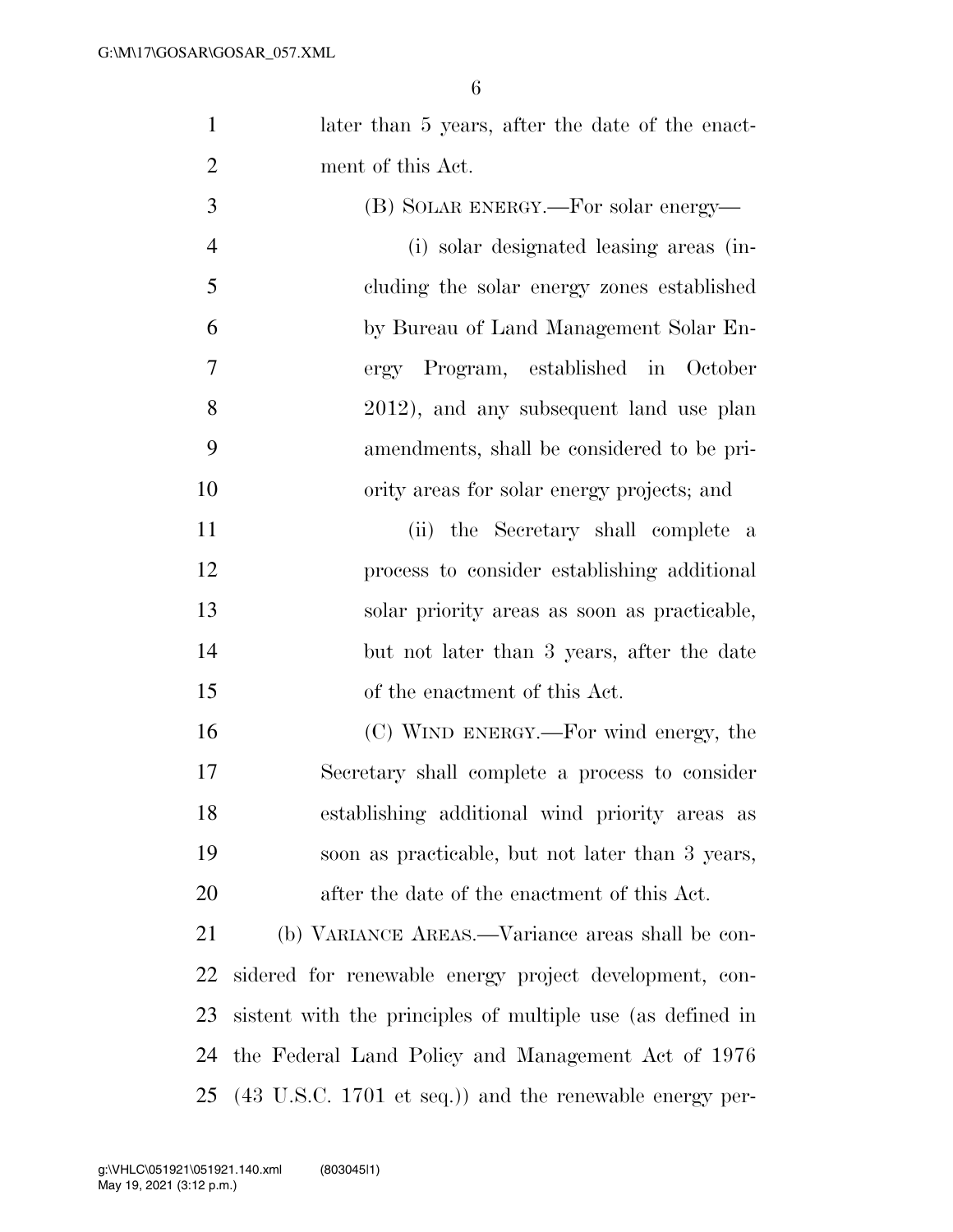mitting goal enacted by the Consolidated Appropriations Act of 2021 (Public Law 116–260), and applications for a given renewable energy source located in those variance areas shall be timely processed in order to assist in meet-ing that goal.

- (c) REVIEW AND MODIFICATION.—
- (1) IN GENERAL.—Not less than once every 10 years, the Secretary shall—

 (A) review the adequacy of land allocations for geothermal, solar, and wind energy priority, exclusion, and variance areas for the purpose of encouraging and facilitating new renewable en-ergy development opportunities; and

 (B) based on the review carried out under subparagraph (A), add, modify, or eliminate priority, variance, and exclusion areas.

 (2) EXCEPTION.—Paragraph (1) shall not apply to the renewable energy land use planning published in the Desert Renewable Energy Con- servation Plan developed by the California Energy Commission, the California Department of Fish and Wildlife, the Bureau of Land Management, and the United States Fish and Wildlife Service until Janu-ary 1, 2030.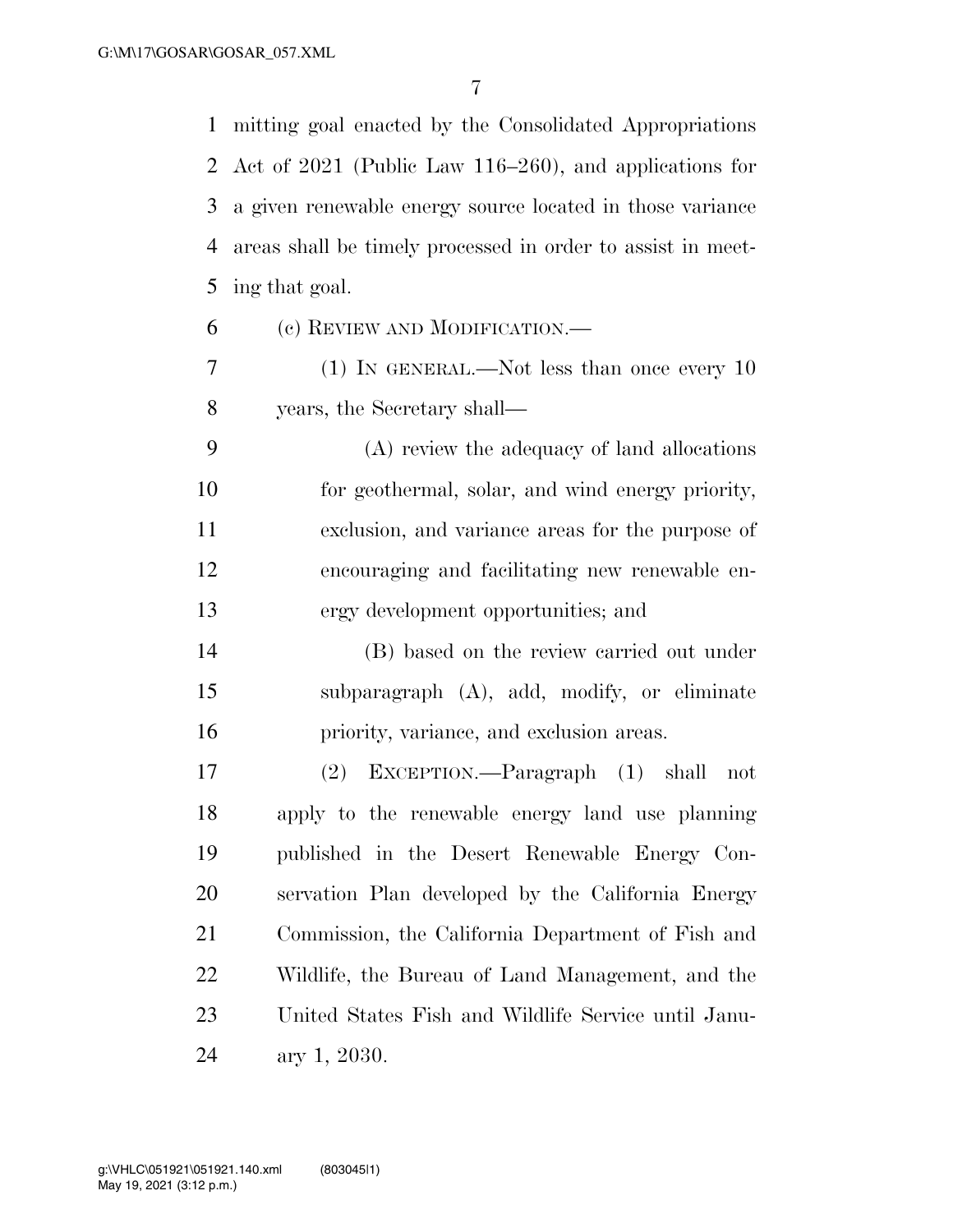(d) COMPLIANCE WITH THE NATIONAL ENVIRON- MENTAL POLICY ACT.—For purposes of this section, com- pliance with the National Environmental Policy Act of 1969 (42 U.S.C. 4321 et seq.) shall be accomplished—

 (1) for geothermal energy, by updating the doc- ument entitled ''Final Programmatic Environmental Impact Statement for Geothermal Leasing in the Western United States'', dated October 2008, and incorporating any additional regional analyses that have been completed by Federal agencies since that programmatic environmental impact statement was finalized;

 (2) for solar energy, by updating the document entitled ''Final Programmatic Environmental Impact Statement (PEIS) for Solar Energy Development in Six Southwestern States'', dated July 2012, and in- corporating any additional regional analyses that have been completed by Federal agencies since that programmatic environmental impact statement was finalized; and

 (3) for wind energy, by updating the document entitled ''Final Programmatic Environmental Impact Statement on Wind Energy Development on BLM– Administered Lands in the Western United States'', dated July 2005, and incorporating any additional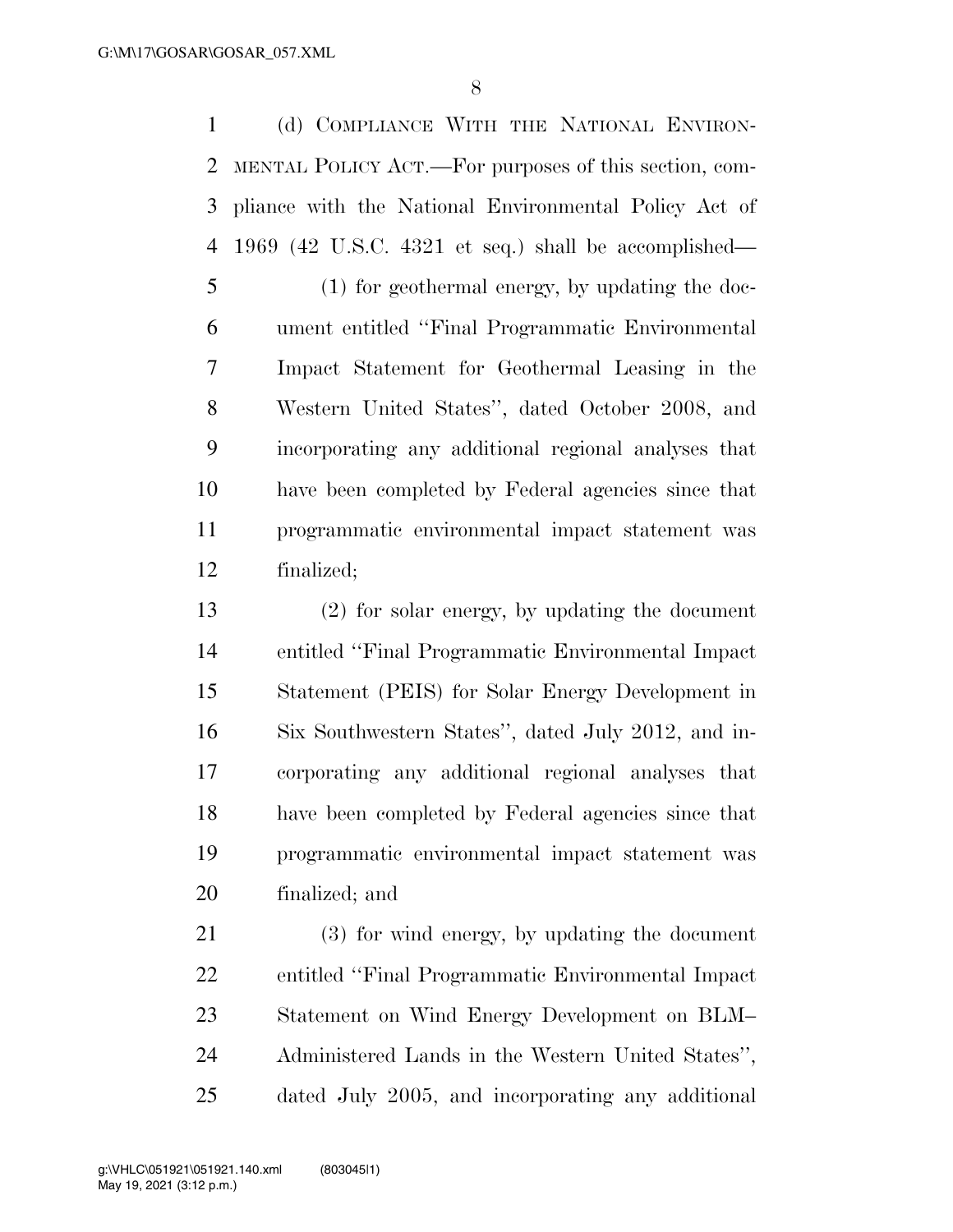regional analyses that have been completed by Fed- eral agencies since the programmatic environmental impact statement was finalized.

 (e) NO EFFECT ON PROCESSING SITE SPECIFIC AP- PLICATIONS.—Site specific environmental review and processing of permits for proposed projects shall proceed during preparation of an updated programmatic environ- mental impact statement, resource management plan, or resource management plan amendment.

 (f) COORDINATION.—In developing updates required by this section, the Secretary shall coordinate, on an ongo- ing basis, with appropriate State, Tribal, and local govern- ments, transmission infrastructure owners and operators, developers, and other appropriate entities to ensure that priority areas identified by the Secretary are—

- (1) economically viable (including having access to existing and planned transmission lines);
- (2) likely to avoid or minimize impacts to habi- tat for animals and plants, recreation, cultural re-sources, and other uses of covered land; and

 (3) consistent with section 202 of the Federal Land Policy and Management Act of 1976 (43 U.S.C. 1712), including subsection (c)(9) of that section (43 U.S.C. 1712(c)(9)).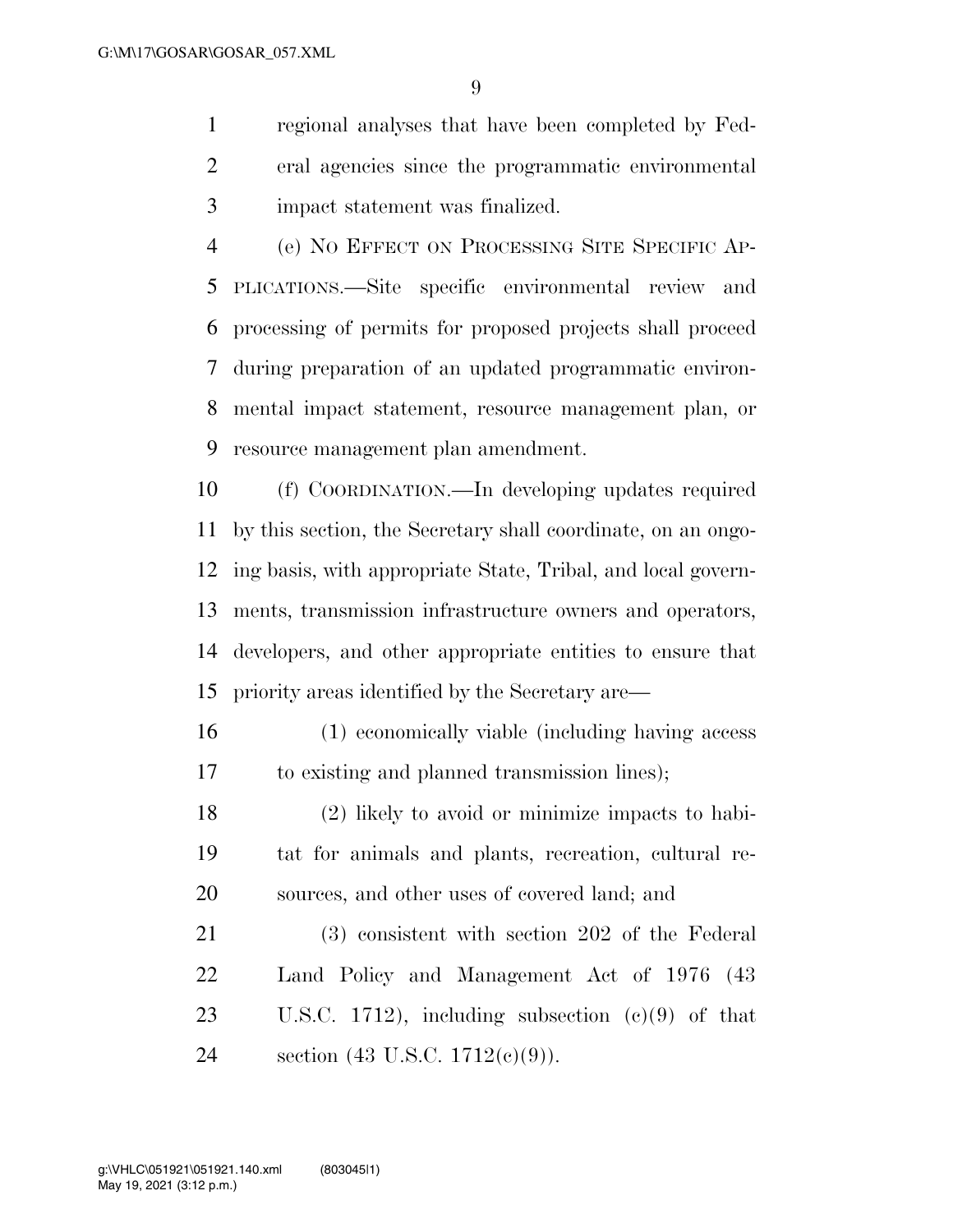### **SEC. 5. LIMITED GRANDFATHERING.**

 (a) DEFINITION OF PROJECT.—In this section, the term ''project'' means a system described in section 2801.9(a)(4) of title 43, Code of Federal Regulations (as in effect on the date of the enactment of this Act).

 (b) REQUIREMENT TO PAY RENTS AND FEES.—Un- less otherwise agreed to by the owner of a project, the owner of a project that applied for a right-of-way under section 501 of the Federal Land Policy and Management Act of 1976 (43 U.S.C. 1761) on or before December 19, 2016, shall be obligated to pay with respect to the right- of-way all rents and fees in effect before the effective date of the rule of the Bureau of Land Management entitled ''Competitive Processes, Terms, and Conditions for Leas- ing Public Lands for Solar and Wind Energy Development and Technical Changes and Corrections'' (81 Fed. Reg. 92122 (December 19, 2016)).

### **SEC. 6. DISPOSITION OF REVENUES.**

(a) DISPOSITION OF REVENUES.—

 (1) AVAILABILITY.—Except as provided in paragraph (2), beginning on January 1, 2022, of amounts collected from a wind or solar project as bonus bids, rentals, fees, or other payments under a right-of-way, permit, lease, or other authorization the following shall be made available, without fur-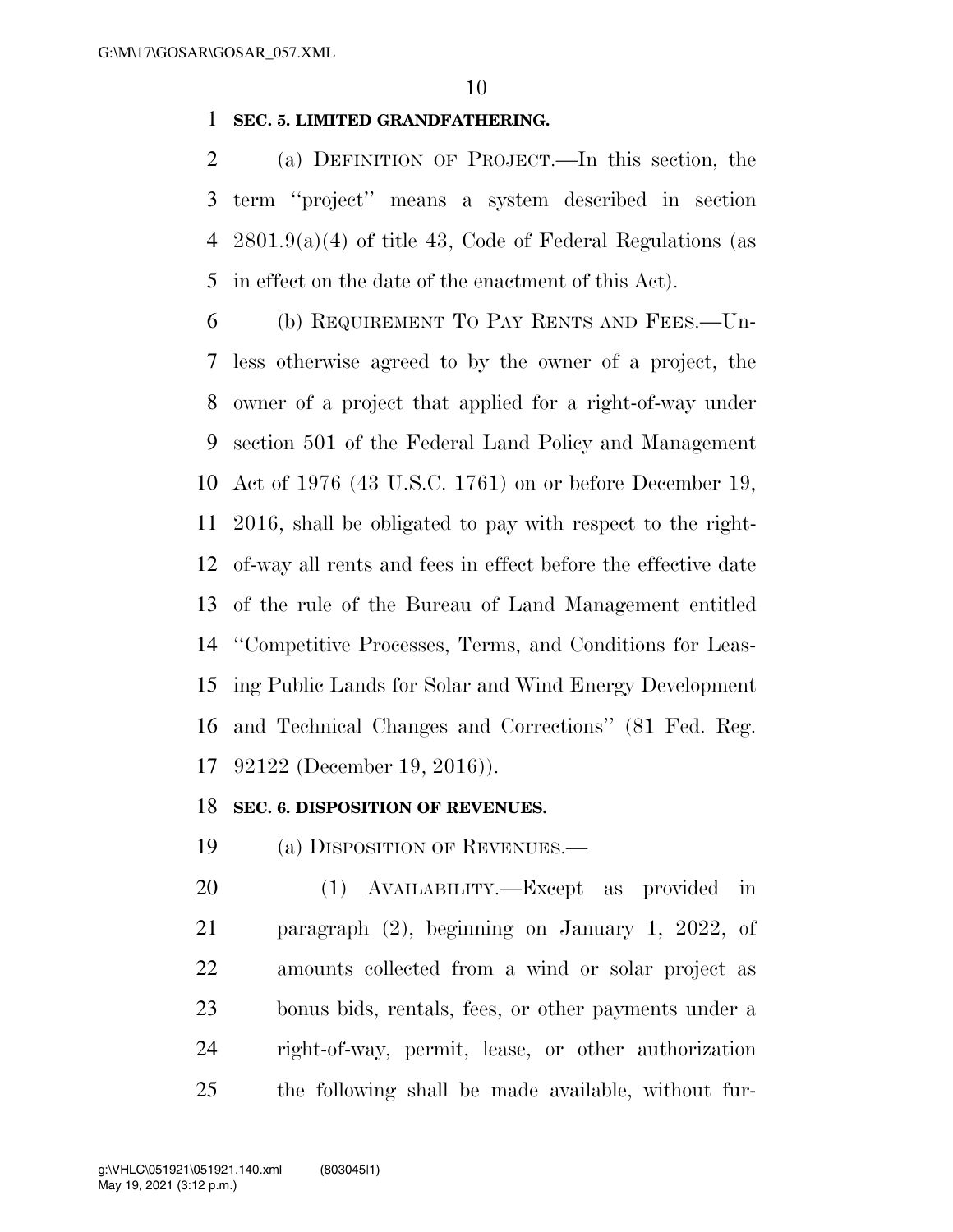| ther appropriation or fiscal year limitation, as fol- |  |  |  |
|-------------------------------------------------------|--|--|--|
| lows:                                                 |  |  |  |

 (A) Twenty-five percent shall be paid by the Secretary of the Treasury to the State with- in the boundaries of which the revenue is de-rived.

 (B) Twenty-five percent shall be paid by the Secretary of the Treasury to the one or more counties within the boundaries of which the revenue is derived, to be allocated among the counties based on the percentage of land from which the revenue is derived.

 (C) Twenty-five percent shall be deposited in the Treasury and be made available to the Secretary to carry out the program established under this Act, including the transfer of the funds by the Bureau of Land Management to other Federal agencies and State agencies to fa- cilitate the processing of renewable energy per- mits on Federal land, with priority given to using the amounts, to the maximum extent practicable without detrimental impacts to emerging markets, to expediting the issuance of permits required for the development of renew-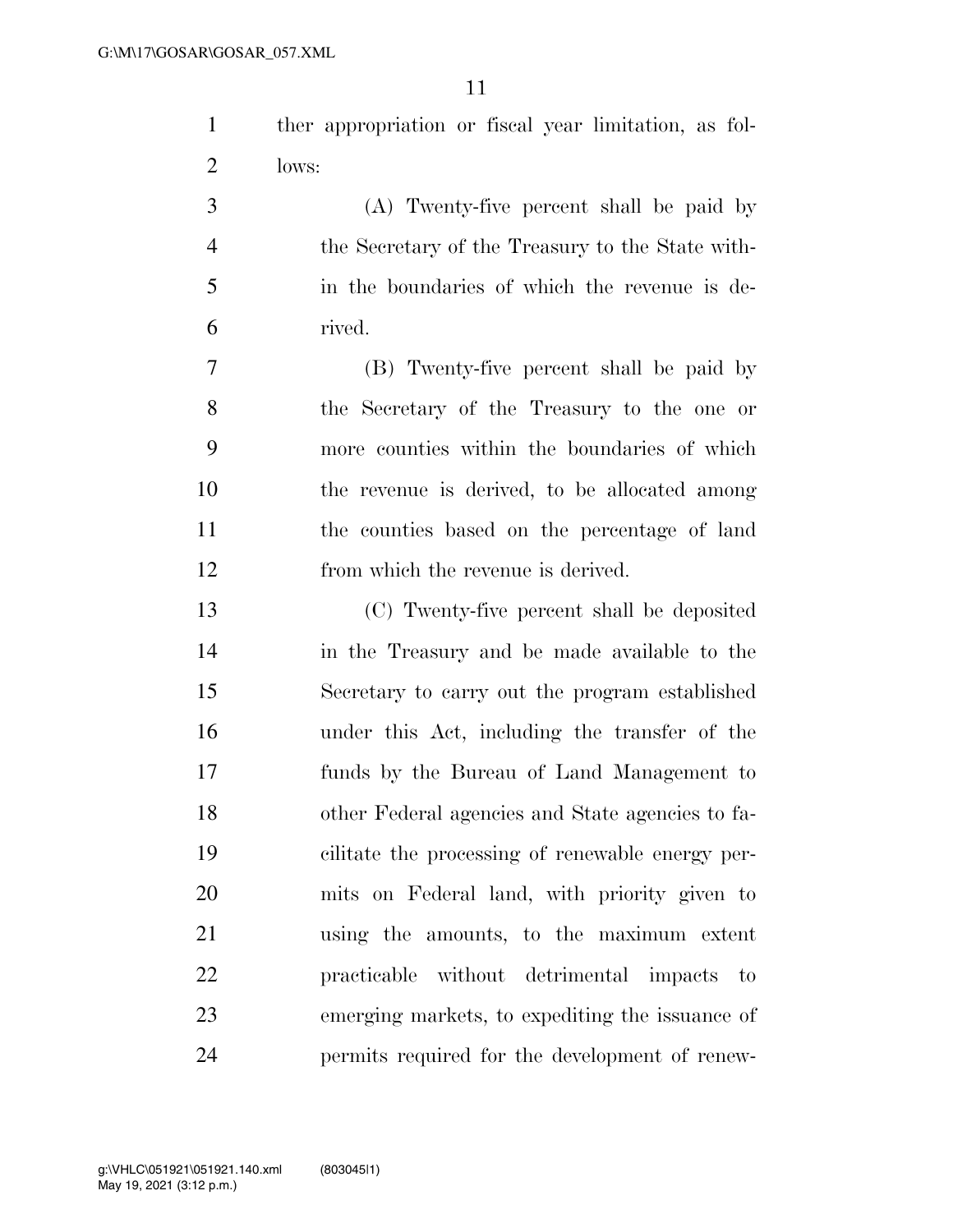| $\mathbf{1}$   | able energy projects in the States from which         |
|----------------|-------------------------------------------------------|
| $\overline{2}$ | the revenues are derived.                             |
| 3              | (D) Twenty-five percent shall be deposited            |
| 4              | in the Renewable Energy Resource Conserva-            |
| 5              | tion Fund established by subsection (c)               |
| 6              | (2) EXCEPTIONS.—Paragraph (1) shall<br>not            |
| 7              | apply to the following:                               |
| 8              | (A) Amounts collected under<br>section                |
| 9              | $504(g)$ of the Federal Land Policy and Manage-       |
| 10             | ment Act of 1976 (43 U.S.C. 1764(g)).                 |
| 11             | (B) Amounts deposited into the National               |
| 12             | Parks and Public Land Legacy Restoration              |
| 13             | Fund under section $200402(b)$ of title 54,           |
| 14             | United States Code.                                   |
| 15             | (b) PAYMENTS TO STATES AND COUNTIES.—                 |
| 16             | (1) IN GENERAL.—Amounts paid to States and            |
| 17             | counties under subsection $(a)(1)$ shall be used con- |
| 18             | sistent with section 35 of the Mineral Leasing Act    |
| 19             | $(30 \text{ U.S.C. } 191).$                           |
| 20             | (2) PAYMENTS IN LIEU OF TAXES.—A payment              |
| 21             | to a county under paragraph (1) shall be in addition  |
| 22             | to a payment in lieu of taxes received by the county  |
| 23             | under chapter 69 of title 31, United States Code.     |
| 24             | (c) RENEWABLE ENERGY RESOURCE CONSERVATION            |
| 25             | FUND.                                                 |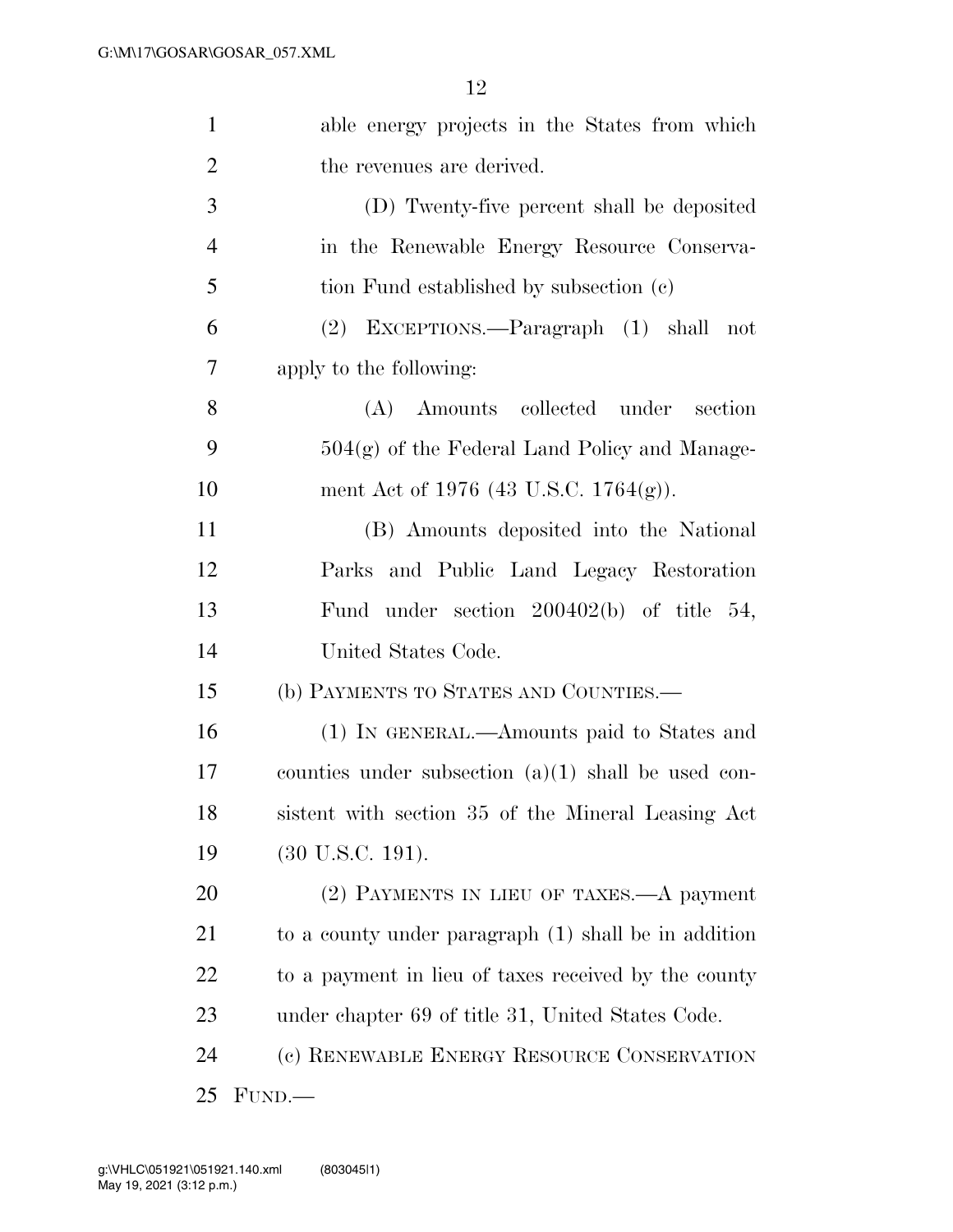| $\mathbf{1}$   | $(1)$ IN GENERAL.—There is established in the        |
|----------------|------------------------------------------------------|
| $\overline{2}$ | Treasury a fund to be known as the Renewable En-     |
| 3              | ergy Resource Conservation Fund, which shall be      |
| $\overline{4}$ | administered by the Secretary, in consultation with  |
| 5              | the Secretary of Agriculture.                        |
| 6              | (2) USE OF FUNDS.—The Secretary may make             |
| 7              | amounts in the Fund available to Federal, State,     |
| 8              | local, and Tribal agencies to be distributed in re-  |
| 9              | gions in which renewable energy projects are located |
| 10             | on Federal land. Such amounts may be used to-        |
| 11             | $(A)$ restore and protect—                           |
| 12             | (i) fish and wildlife habitat for af-                |
| 13             | fected species;                                      |
| 14             | (ii) fish and wildlife corridors for af-             |
| 15             | fected species; and                                  |
| 16             | (iii) wetlands, streams, rivers, and                 |
| 17             | other natural water bodies in areas af-              |
| 18             | fected by wind, geothermal, or solar energy          |
| 19             | development; and                                     |
| 20             | (B) preserve and improve recreational ac-            |
| 21             | cess to Federal land and water in an affected        |
| 22             | region through an easement, right-of-way, or         |
| 23             | other instrument from willing landowners for         |
| 24             | the purpose of enhancing public access to exist-     |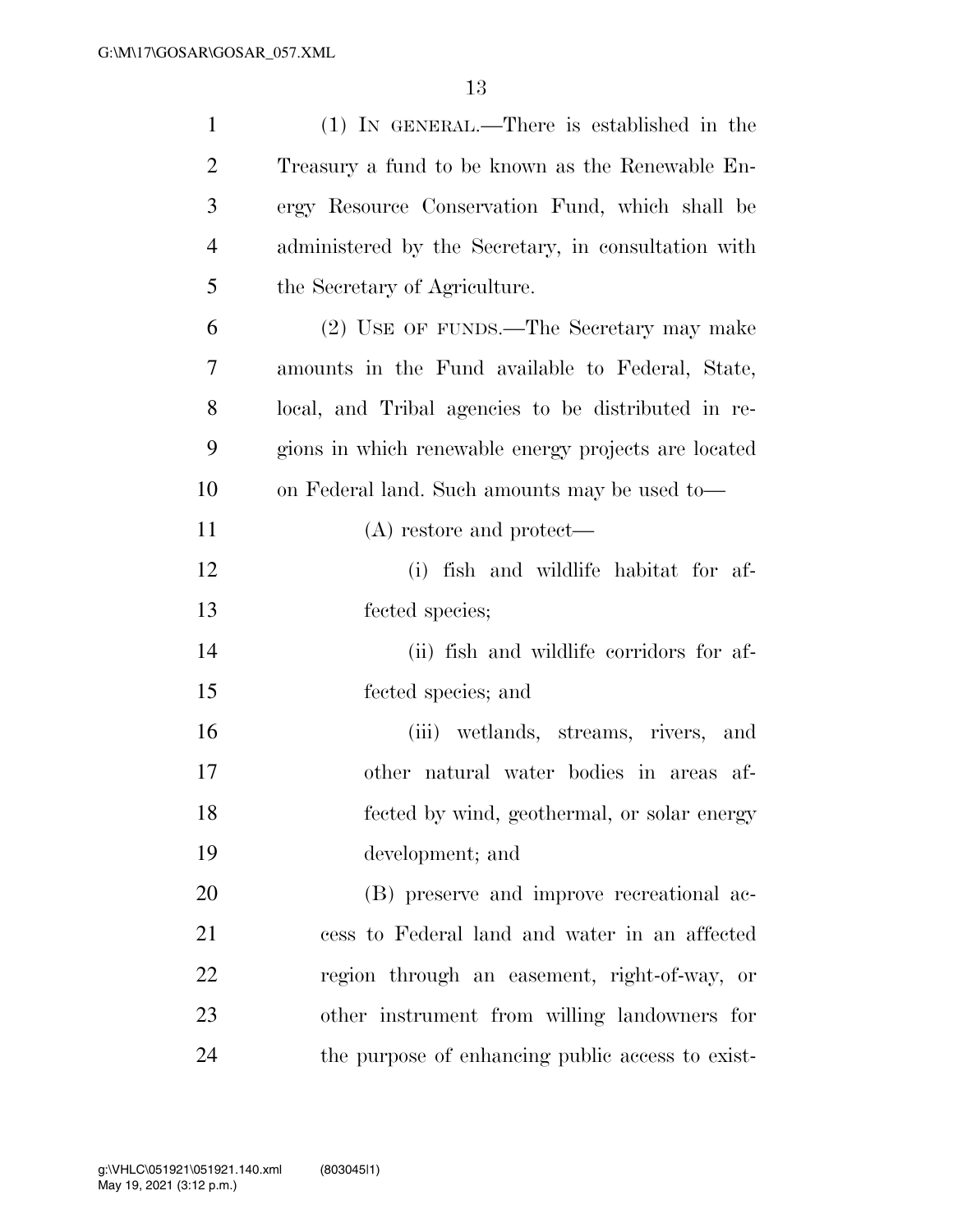| $\mathbf{1}$   | ing Federal land and water that is inaccessible          |
|----------------|----------------------------------------------------------|
| $\overline{2}$ | or restricted.                                           |
| 3              | (3) PARTNERSHIPS.—The Secretary may enter                |
| $\overline{4}$ | into cooperative agreements with State and Tribal        |
| 5              | agencies, nonprofit organizations, and other appro-      |
| 6              | priate entities to carry out the activities described in |
| 7              | paragraph $(2)$ .                                        |
| 8              | (4) INVESTMENT OF FUND.                                  |
| 9              | (A) IN GENERAL.—Amounts deposited in                     |
| 10             | the Fund shall earn interest in an amount de-            |
| 11             | termined by the Secretary of the Treasury on             |
| 12             | the basis of the current average market yield on         |
| 13             | outstanding marketable obligations of the                |
| 14             | United States of comparable maturities.                  |
| 15             | (B) USE.—Interest earned under subpara-                  |
| 16             | graph (A) may be expended in accordance with             |
| 17             | this subsection.                                         |
| 18             | (5) REPORT TO CONGRESS.—At the end of each               |
| 19             | fiscal year, the Secretary shall submit a report to      |
| 20             | the Committee on Natural Resources of the House          |

of Representatives and the Committee on Energy

and Natural Resources of the Senate that includes

a description of—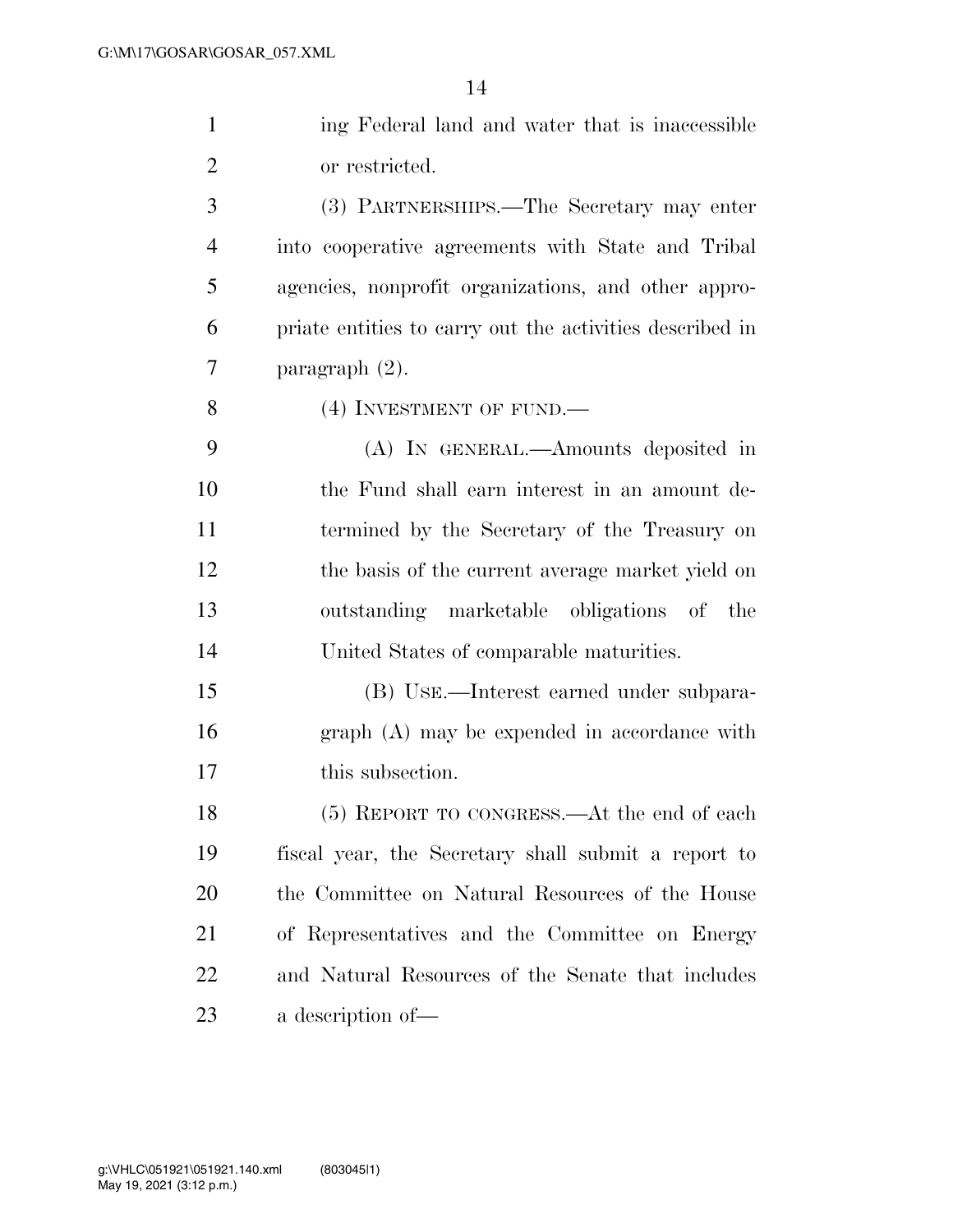| $\mathbf{1}$   | (A) the amount collected as described in                   |
|----------------|------------------------------------------------------------|
| $\overline{2}$ | subsection (a), by source, during that fiscal              |
| 3              | year;                                                      |
| $\overline{4}$ | (B) the amount and purpose of payments                     |
| 5              | during that fiscal year to each Federal, State,            |
| 6              | local, and Tribal agency under paragraph $(2)$ ;           |
| 7              | and                                                        |
| 8              | (C) the amount remaining in the Fund at                    |
| 9              | the end of the fiscal year.                                |
| 10             | $(6)$ INTENT OF CONGRESS.—It is the intent of              |
| 11             | Congress that the revenues deposited and used in           |
| 12             | the Fund shall supplement (and not supplant) an-           |
| 13             | nual appropriations for activities described in para-      |
| 14             | $graph(2)$ .                                               |
| 15             | SEC. 7. SAVINGS.                                           |
| 16             | Notwithstanding any other provision of this Act, the       |
| 17             | Secretary shall continue to manage public lands under the  |
| 18             | principles of multiple use and sustained yield in accord-  |
| 19             | ance with title I of the Federal Land Policy and Manage-   |
| 20             | ment Act of 1976 (43 U.S.C. 1701 et seq.) or the Forest    |
| 21             | and Rangeland Renewable Resources Planning Act of          |
| 22             | $1974$ (43 U.S.C. 1701 et seq.), as applicable, including  |
| 23             | due consideration of mineral and nonrenewable energy-re-   |
| 24             | lated projects and other nonrenewable energy uses, for the |